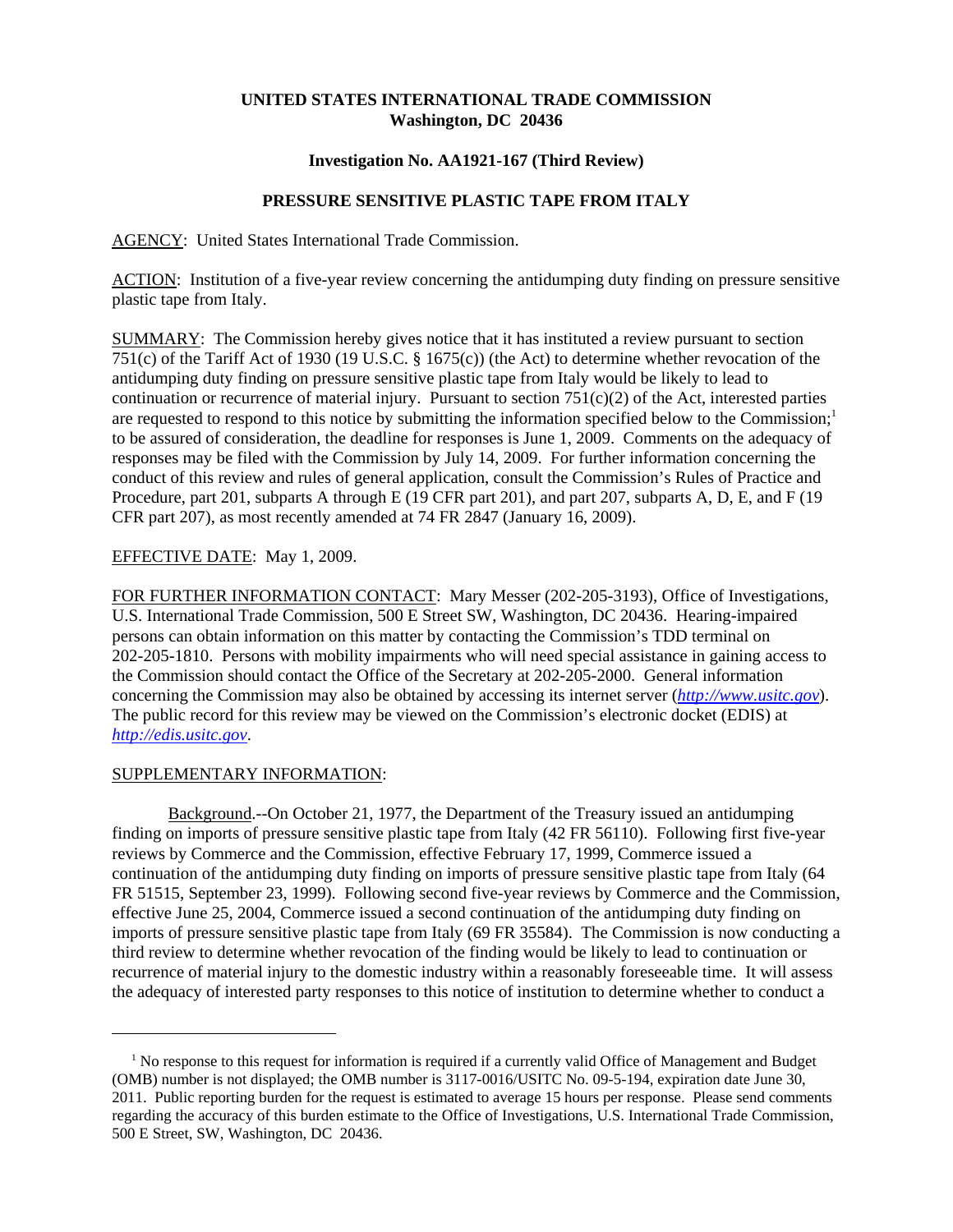full review or an expedited review. The Commission's determination in any expedited review will be based on the facts available, which may include information provided in response to this notice.

Definitions.--The following definitions apply to this review:

- (1) *Subject Merchandise* is the class or kind of merchandise that is within the scope of the five-year review, as defined by the Department of Commerce.
- (2) The *Subject Country* in this review is Italy.
- (3) The *Domestic Like Product* is the domestically produced product or products which are like, or in the absence of like, most similar in characteristics and uses with, the *Subject Merchandise*. The Commission did not make a like product determination *per se* in its original determination; however, the Commission considered the U.S. industry to consist of all domestic facilities that were devoted to the production of pressure sensitive plastic tape. In its expedited first and second five-year review determinations, the Commission found that the appropriate definition of the *Domestic Like Product* was the same as Commerce's scope: pressure sensitive plastic tape measuring over 1-3/8 inches in width and not exceeding 4 mils in thickness.
- (4) The *Domestic Industry* is the U.S. producers as a whole of the *Domestic Like Product*, or those producers whose collective output of the *Domestic Like Product* constitutes a major proportion of the total domestic production of the product. In its original determination and its expedited first and second five-year review determinations, the Commission defined the *Domestic Industry* as all producers of pressure sensitive plastic tape.
- (5) An *Importer* is any person or firm engaged, either directly or through a parent company or subsidiary, in importing the *Subject Merchandise* into the United States from a foreign manufacturer or through its selling agent.

Participation in the review and public service list.--Persons, including industrial users of the *Subject Merchandise* and, if the merchandise is sold at the retail level, representative consumer organizations, wishing to participate in the review as parties must file an entry of appearance with the Secretary to the Commission, as provided in section 201.11(b)(4) of the Commission's rules, no later than 21 days after publication of this notice in the *Federal Register*. The Secretary will maintain a public service list containing the names and addresses of all persons, or their representatives, who are parties to the review.

Former Commission employees who are seeking to appear in Commission five-year reviews are advised that they may appear in a review even if they participated personally and substantially in the corresponding underlying original investigation. The Commission's designated agency ethics official recently has advised that a five-year review is no longer considered the "same particular matter" as the corresponding underlying original investigation for purposes of 18 U.S.C. § 207, the post employment statute for Federal employees, and Commission rule 201.15(b)(19 CFR § 201.15(b)), 73 FR 24609 (May 5, 2008). This advice was developed in consultation with the Office of Government Ethics. Consequently, former employees are no longer required to seek Commission approval to appear in a review under Commission rule 19 CFR § 201.15, even if the corresponding underlying original investigation was pending when they were Commission employees. For further ethics advice on this matter, contact Carol McCue Verratti, Deputy Agency Ethics Official, at 202-205-3088.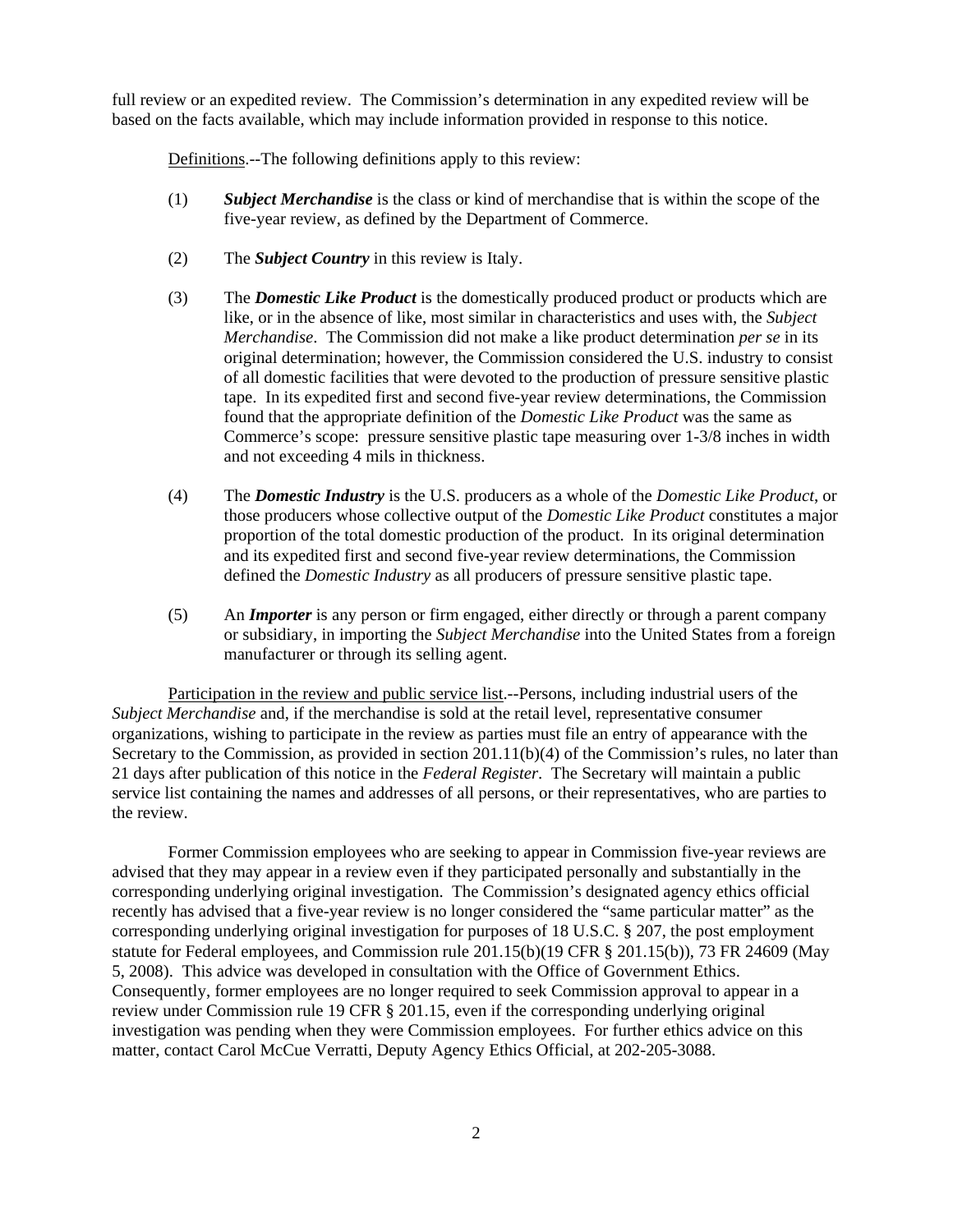Limited disclosure of business proprietary information (BPI) under an administrative protective order (APO) and APO service list.--Pursuant to section 207.7(a) of the Commission's rules, the Secretary will make BPI submitted in this review available to authorized applicants under the APO issued in the review, provided that the application is made no later than 21 days after publication of this notice in the *Federal Register*. Authorized applicants must represent interested parties, as defined in 19 U.S.C. § 1677(9), who are parties to the review. A separate service list will be maintained by the Secretary for those parties authorized to receive BPI under the APO.

Certification.--Pursuant to section 207.3 of the Commission's rules, any person submitting information to the Commission in connection with this review must certify that the information is accurate and complete to the best of the submitter's knowledge. In making the certification, the submitter will be deemed to consent, unless otherwise specified, for the Commission, its employees, and contract personnel to use the information provided in any other reviews or investigations of the same or comparable products which the Commission conducts under Title VII of the Act, or in internal audits and investigations relating to the programs and operations of the Commission pursuant to 5 U.S.C. Appendix 3.

Written submissions.--Pursuant to section 207.61 of the Commission's rules, each interested party response to this notice must provide the information specified below. The deadline for filing such responses is June 1, 2009. Pursuant to section 207.62(b) of the Commission's rules, eligible parties (as specified in Commission rule  $207.62(b)(1)$  may also file comments concerning the adequacy of responses to the notice of institution and whether the Commission should conduct an expedited or full review. The deadline for filing such comments is July 14, 2009. All written submissions must conform with the provisions of sections 201.8 and 207.3 of the Commission's rules and any submissions that contain BPI must also conform with the requirements of sections 201.6 and 207.7 of the Commission's rules. The Commission's rules do not authorize filing of submissions with the Secretary by facsimile or electronic means, except to the extent permitted by section 201.8 of the Commission's rules, as amended, 67 FR 68036 (November 8, 2002). Also, in accordance with sections 201.16(c) and 207.3 of the Commission's rules, each document filed by a party to the review must be served on all other parties to the review (as identified by either the public or APO service list as appropriate), and a certificate of service must accompany the document (if you are not a party to the review you do not need to serve your response).

Inability to provide requested information.--Pursuant to section 207.61(c) of the Commission's rules, any interested party that cannot furnish the information requested by this notice in the requested form and manner shall notify the Commission at the earliest possible time, provide a full explanation of why it cannot provide the requested information, and indicate alternative forms in which it can provide equivalent information. If an interested party does not provide this notification (or the Commission finds the explanation provided in the notification inadequate) and fails to provide a complete response to this notice, the Commission may take an adverse inference against the party pursuant to section 776(b) of the Act in making its determination in the review.

INFORMATION TO BE PROVIDED IN RESPONSE TO THIS NOTICE OF INSTITUTION: As used below, the term "firm" includes any related firms.

- (1) The name and address of your firm or entity (including World Wide Web address) and name, telephone number, fax number, and E-mail address of the certifying official.
- (2) A statement indicating whether your firm/entity is a U.S. producer of the *Domestic Like Product*, a U.S. union or worker group, a U.S. importer of the *Subject Merchandise*, a foreign producer or exporter of the *Subject Merchandise*, a U.S. or foreign trade or business association, or another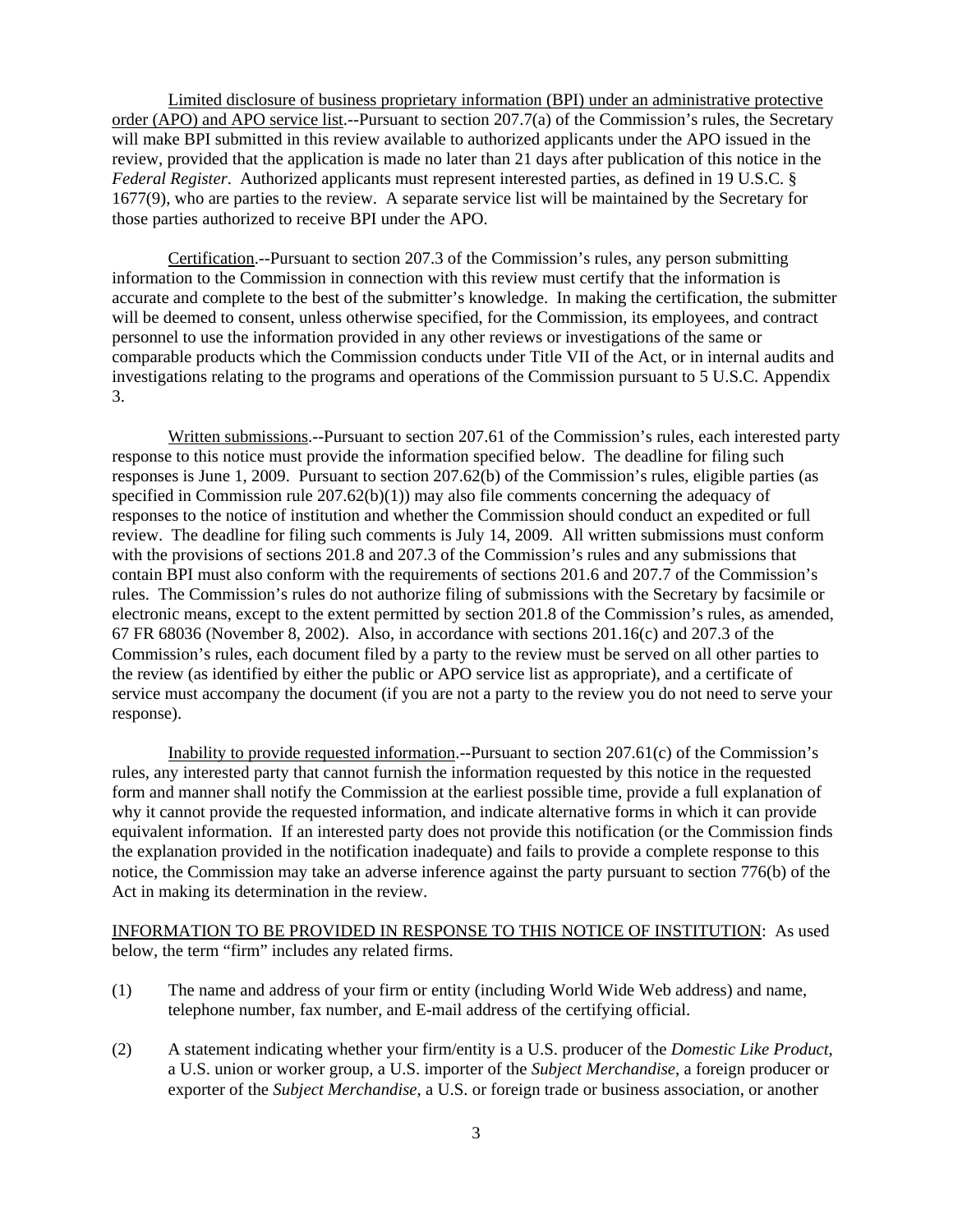interested party (including an explanation). If you are a union/worker group or trade/business association, identify the firms in which your workers are employed or which are members of your association.

- (3) A statement indicating whether your firm/entity is willing to participate in this review by providing information requested by the Commission.
- (4) A statement of the likely effects of the revocation of the antidumping duty finding on the *Domestic Industry* in general and/or your firm/entity specifically. In your response, please discuss the various factors specified in section 752(a) of the Act (19 U.S.C. § 1675a(a)) including the likely volume of subject imports, likely price effects of subject imports, and likely impact of imports of *Subject Merchandise* on the *Domestic Industry*.
- (5) A list of all known and currently operating U.S. producers of the *Domestic Like Product*. Identify any known related parties and the nature of the relationship as defined in section 771(4)(B) of the Act (19 U.S.C. § 1677(4)(B)).
- (6) A list of all known and currently operating U.S. importers of the *Subject Merchandise* and producers of the *Subject Merchandise* in the *Subject Country* that currently export or have exported *Subject Merchandise* to the United States or other countries after 2003.
- (7) A list of 3-5 leading purchasers in the U.S. market for the *Domestic Like Product* and the *Subject Merchandise* (including street address, World Wide Web address, and the name, telephone number, fax number, and E-mail address of a responsible official at each firm).
- (8) A list of known sources of information on national or regional prices for the *Domestic Like Product* or the *Subject Merchandise* in the U.S. or other markets.
- (9) If you are a U.S. producer of the *Domestic Like Product*, provide the following information on your firm's operations on that product during calendar year 2008, except as noted (report quantity data in square yards and value data in U.S. dollars, f.o.b. plant). If you are a union/worker group or trade/business association, provide the information, on an aggregate basis, for the firms in which your workers are employed/which are members of your association.
	- (a) Production (quantity) and, if known, an estimate of the percentage of total U.S. production of the *Domestic Like Product* accounted for by your firm's(s') production;
	- (b) Capacity (quantity) of your firm to produce the *Domestic Like Product* (i.e., the level of production that your establishment(s) could reasonably have expected to attain during the year, assuming normal operating conditions (using equipment and machinery in place and ready to operate), normal operating levels (hours per week/weeks per year), time for downtime, maintenance, repair, and cleanup, and a typical or representative product mix);
	- (c) the quantity and value of U.S. commercial shipments of the *Domestic Like Product* produced in your U.S. plant(s); and
	- (d) the quantity and value of U.S. internal consumption/company transfers of the *Domestic Like Product* produced in your U.S. plant(s).
	- (e) the value of (i) net sales, (ii) cost of goods sold (COGS), (iii) gross profit, (iv) selling, general and administrative (SG&A) expenses, and (v) operating income of the *Domestic*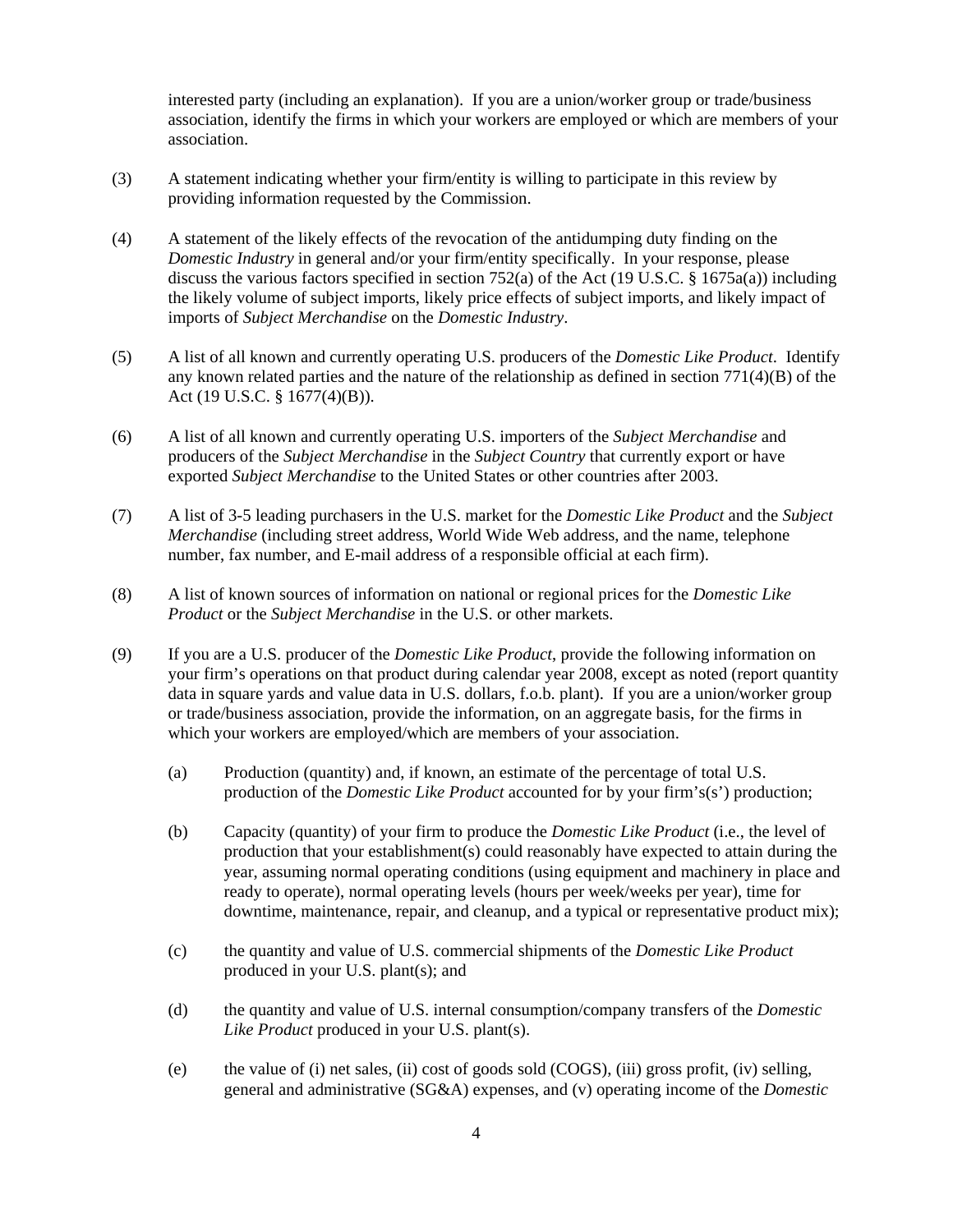*Like Product* produced in your U.S. plant(s) (include both U.S. and export commercial sales, internal consumption, and company transfers) for your most recently completed fiscal year (identify the date on which your fiscal year ends).

- (10) If you are a U.S. importer or a trade/business association of U.S. importers of the *Subject Merchandise* from the *Subject Country*, provide the following information on your firm's(s') operations on that product during calendar year 2008 (report quantity data in square yards and value data in U.S. dollars). If you are a trade/business association, provide the information, on an aggregate basis, for the firms which are members of your association.
	- (a) The quantity and value (landed, duty-paid but not including antidumping duties) of U.S. imports and, if known, an estimate of the percentage of total U.S. imports of *Subject Merchandise* from the *Subject Country* accounted for by your firm's(s') imports;
	- (b) the quantity and value (f.o.b. U.S. port, including antidumping duties) of U.S. commercial shipments of *Subject Merchandise* imported from the *Subject Country*; and
	- (c) the quantity and value (f.o.b. U.S. port, including antidumping duties) of U.S. internal consumption/company transfers of *Subject Merchandise* imported from the *Subject Country*.
- (11) If you are a producer, an exporter, or a trade/business association of producers or exporters of the *Subject Merchandise* in the *Subject Country*, provide the following information on your firm's(s') operations on that product during calendar year 2008 (report quantity data in square yards and value data in U.S. dollars, landed and duty-paid at the U.S. port but not including antidumping duties). If you are a trade/business association, provide the information, on an aggregate basis, for the firms which are members of your association.
	- (a) Production (quantity) and, if known, an estimate of the percentage of total production of *Subject Merchandise* in the *Subject Country* accounted for by your firm's(s') production; and
	- (b) Capacity (quantity) of your firm to produce the *Subject Merchandise* in the *Subject Country* (i.e., the level of production that your establishment(s) could reasonably have expected to attain during the year, assuming normal operating conditions (using equipment and machinery in place and ready to operate), normal operating levels (hours per week/weeks per year), time for downtime, maintenance, repair, and cleanup, and a typical or representative product mix); and
	- (c) the quantity and value of your firm's(s') exports to the United States of *Subject Merchandise* and, if known, an estimate of the percentage of total exports to the United States of *Subject Merchandise* from the *Subject Country* accounted for by your firm's(s') exports.
- (12) Identify significant changes, if any, in the supply and demand conditions or business cycle for the *Domestic Like Product* that have occurred in the United States or in the market for the *Subject Merchandise* in the *Subject Country* after 2003, and significant changes, if any, that are likely to occur within a reasonably foreseeable time. Supply conditions to consider include technology; production methods; development efforts; ability to increase production (including the shift of production facilities used for other products and the use, cost, or availability of major inputs into production); and factors related to the ability to shift supply among different national markets